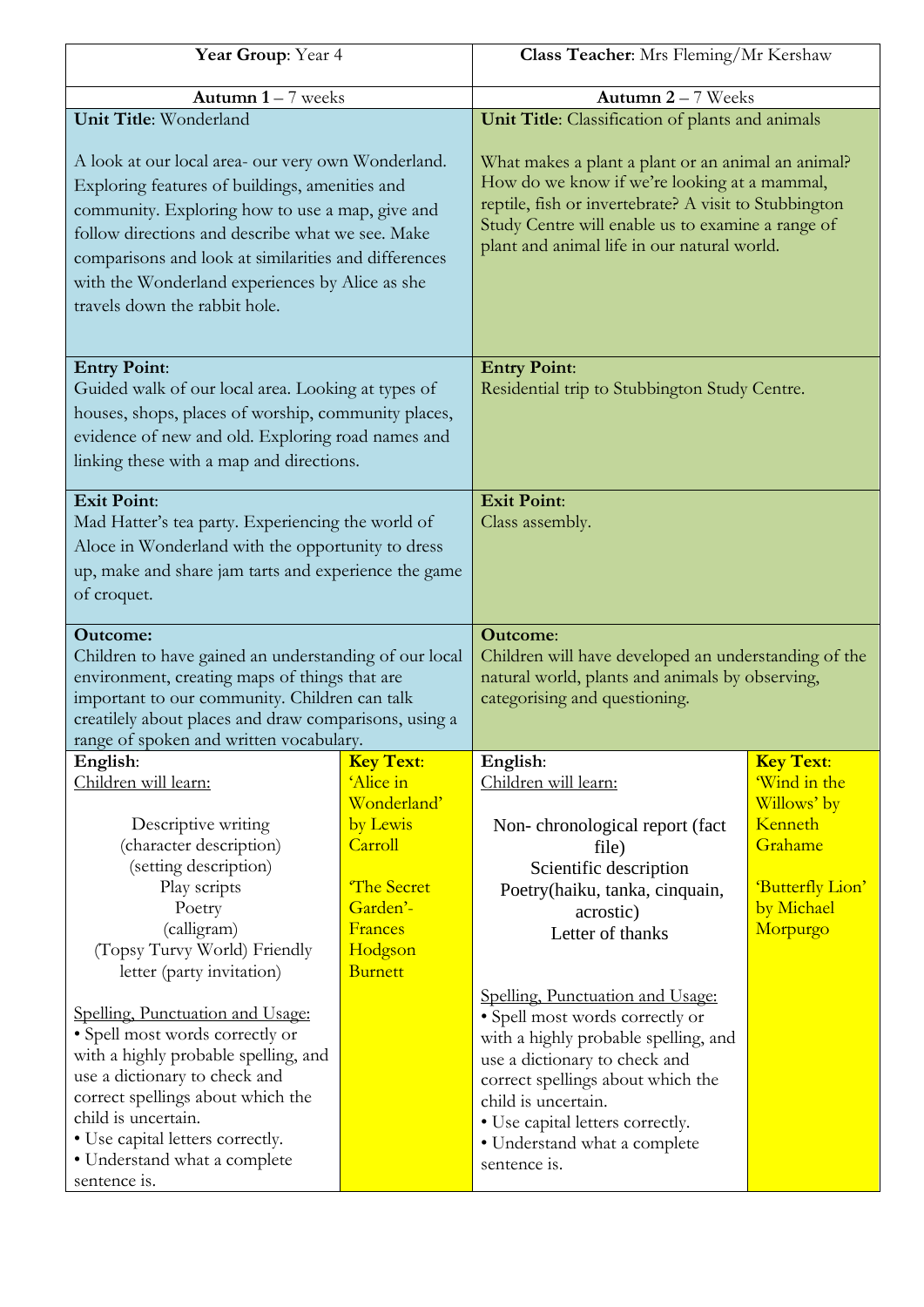| o Distinguish complete sentences               |                                      | • Know the following parts of                                 |                             |
|------------------------------------------------|--------------------------------------|---------------------------------------------------------------|-----------------------------|
| from fragments.                                |                                      | speech and how they are used                                  |                             |
| • Identify and use different                   |                                      | o Nouns (common, proper,                                      |                             |
| sentence types:                                |                                      | collective, compound and abstract)                            |                             |
| o Declarative (makes a statement)              |                                      | o Pronouns (singular and plural)                              |                             |
| o Interrogative (asks a question)              |                                      | o Verbs: action verbs and auxiliary                           |                             |
| o Imperative (gives a command)                 |                                      | (helping) verbs                                               |                             |
| o Exclamatory (for example: 'what              |                                      | o Adjectives (including articles: a                           |                             |
| a shot!')                                      |                                      | before a consonant, an before a                               |                             |
| • Know how to use the following                |                                      | vowel, and the)                                               |                             |
| punctuation:                                   |                                      | o Adverbs                                                     |                             |
| o End punctuation: full stop,                  |                                      | • Know how to use the following                               |                             |
| question mark or exclamation mark              |                                      | punctuation:                                                  |                             |
|                                                |                                      | o End punctuation: full stop,                                 |                             |
| Structuring sentences                          |                                      | question mark or exclamation mark                             |                             |
| Nouns, adjectives and verbs                    |                                      | o Comma: between city and county                              |                             |
|                                                |                                      | in an address; in a series; after yes                         |                             |
| Prefix in-                                     |                                      | and no)                                                       |                             |
| Prefix im-                                     |                                      |                                                               |                             |
| Prefix il-                                     |                                      | Using paragraphs to organise                                  |                             |
|                                                |                                      | information                                                   |                             |
| Adverbials of manner                           |                                      |                                                               |                             |
| Adeverbials of possibility                     |                                      | Word families based on common                                 |                             |
|                                                |                                      | words                                                         |                             |
| Poetry:                                        |                                      |                                                               |                             |
|                                                |                                      |                                                               |                             |
| Father William (Lewis Carrol)                  |                                      | Words ending -ar -er                                          |                             |
|                                                |                                      |                                                               |                             |
| Topsy-Turvy World                              |                                      | Poetry:<br>Ducks Ditty (Kenneth Grahame)                      |                             |
| (William Brighty Rands)                        |                                      |                                                               |                             |
|                                                |                                      |                                                               |                             |
|                                                |                                      | The Crocodile (Lewis Carol)                                   |                             |
| Savings and Phrases                            |                                      |                                                               |                             |
|                                                |                                      | Eletelephony                                                  |                             |
|                                                |                                      | At the zoo (William Makepeace                                 |                             |
| Let bygones be bygones<br>Beat around the bush |                                      | Thackeray)                                                    |                             |
|                                                |                                      | Sayings and Phrases                                           |                             |
| The show must go on                            |                                      |                                                               |                             |
|                                                |                                      | The writing is on the wall<br>His bark is worse than his bite |                             |
|                                                |                                      |                                                               |                             |
|                                                |                                      | Rule the roost                                                |                             |
|                                                | <b>UNCRC</b>                         |                                                               | <b>UNCRC</b>                |
| <b>Guided Reading:</b>                         |                                      | <b>Guided Reading:</b>                                        |                             |
| Alice in Wonderland                            | Article(s):<br>Article 2 (non-       | <u>The Wind in the Willows</u>                                | Article(s):<br>Article 6    |
|                                                | discrimination)                      |                                                               | You have the right          |
| Using evidence from the text and               | The Convention                       | Looking at themes that run                                    | to be alive.                |
| other sources, explain the contrast            | applies to every                     | throughout the text and drawing                               | Article 13                  |
| between the world we live in and               | child without                        | parallels with our own experiences                            | You have the right          |
| Alice's wonderland. Could it be                | discrimination,                      | and the world we live in. Make                                | to find out things          |
| real? Do animals talk and have tea             | whatever their<br>ethnicity, gender, | comparissons with power in the                                | and share<br>what you think |
| parties? Is it real or does Alice have         | religion, language,                  | UK and links to parliament in                                 | with others, by             |
| an excellent imagination?                      | abilities or any                     | London.                                                       | talking, drawing,           |
|                                                | other status,                        |                                                               | writing or in any           |
| • Independently read and                       | whatever they                        | Independently read and                                        | other way unless it         |
| comprehend longer works of                     | think or say,                        | comprehend longer works of                                    | harms or                    |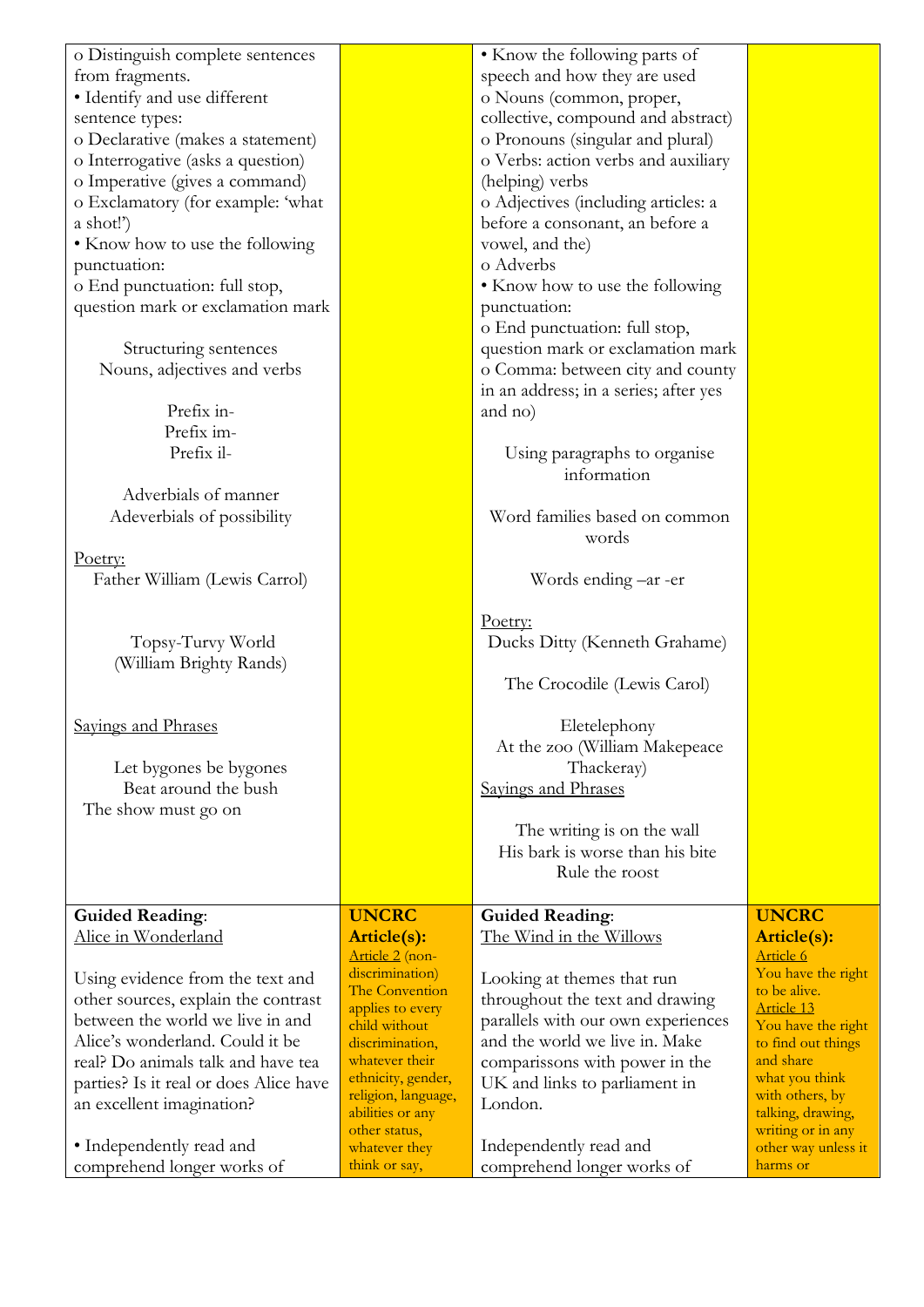| fiction ('chapter books') and non-<br>fiction appropriately written for<br>Year 4 children or beyond.<br>• Point to specific words or<br>passages that are causing difficulties<br>in comprehension.<br>• Orally summarise main points<br>from fiction and non-fiction read-<br>alouds.<br>• Ask and pose plausible answers to<br>how, why and what-if questions in<br>interpreting texts, both fiction and<br>non-fiction.<br>· Use a dictionary to answer<br>questions regarding meaning and<br>usage of words with which the<br>child is unfamiliar.<br>• Know how to use a table of<br>contents and index to locate<br>information. | whatever their<br>family<br>background.<br><b>Article 13</b><br>You have the right<br>to find out things<br>and share<br>what you think<br>with others, by<br>talking, drawing,<br>writing or in any<br>other way unless it<br>harms or<br>offends other<br>people.<br><b>Article 28</b><br>You have the right<br>to a good quality<br>education.<br>You should be<br>encouraged to go<br>to school to<br>the highest level<br>you can.<br><b>Article 29</b><br>Your education<br>should help you<br>use and develop<br>your talents and<br>abilities. It should<br>also help<br>you learn to live | fiction ('chapter books') and non-<br>fiction appropriately written for<br>Year 4 children or beyond.<br>Be able to discuss an author's<br>intentions in their use of characters<br>and choice of character names.<br>Comprehend key information from<br>a text and make inferences about<br>events and characters.<br>Be able to make predictions about<br>what might happen next, drawing<br>on the plot so far and what we<br>know about the characters.<br>Be able to use full sentences<br>including conjunctions to link and<br>explain reasoning. | offends other<br>people.<br><b>Article 19</b><br>You have the right<br>to be protected<br>from being<br>hurt and<br>mistreated, in body<br>or mind.<br><b>Article 27</b><br>(adequate standard<br>of living)<br>Every child has<br>the right to a<br>standard of living<br>that is good<br>enough to meet<br>their<br>physical and social<br>needs and support<br>their development.<br>Governments<br>must help families<br>who cannot afford<br>to provide this. |
|-----------------------------------------------------------------------------------------------------------------------------------------------------------------------------------------------------------------------------------------------------------------------------------------------------------------------------------------------------------------------------------------------------------------------------------------------------------------------------------------------------------------------------------------------------------------------------------------------------------------------------------------|----------------------------------------------------------------------------------------------------------------------------------------------------------------------------------------------------------------------------------------------------------------------------------------------------------------------------------------------------------------------------------------------------------------------------------------------------------------------------------------------------------------------------------------------------------------------------------------------------|----------------------------------------------------------------------------------------------------------------------------------------------------------------------------------------------------------------------------------------------------------------------------------------------------------------------------------------------------------------------------------------------------------------------------------------------------------------------------------------------------------------------------------------------------------|--------------------------------------------------------------------------------------------------------------------------------------------------------------------------------------------------------------------------------------------------------------------------------------------------------------------------------------------------------------------------------------------------------------------------------------------------------------------|
|                                                                                                                                                                                                                                                                                                                                                                                                                                                                                                                                                                                                                                         | peacefully, protect<br>the environment<br>and respect other<br>people.                                                                                                                                                                                                                                                                                                                                                                                                                                                                                                                             |                                                                                                                                                                                                                                                                                                                                                                                                                                                                                                                                                          |                                                                                                                                                                                                                                                                                                                                                                                                                                                                    |
| Maths:                                                                                                                                                                                                                                                                                                                                                                                                                                                                                                                                                                                                                                  | P <sub>4</sub> C                                                                                                                                                                                                                                                                                                                                                                                                                                                                                                                                                                                   | Maths:                                                                                                                                                                                                                                                                                                                                                                                                                                                                                                                                                   | P <sub>4C</sub>                                                                                                                                                                                                                                                                                                                                                                                                                                                    |
| Numbers to 10,000<br>Addition and Subtraction within                                                                                                                                                                                                                                                                                                                                                                                                                                                                                                                                                                                    | Stimuli/HAPs                                                                                                                                                                                                                                                                                                                                                                                                                                                                                                                                                                                       | Multiplication and Division<br>Further Multiplication and Division                                                                                                                                                                                                                                                                                                                                                                                                                                                                                       | Stimuli/HAPs                                                                                                                                                                                                                                                                                                                                                                                                                                                       |
| 10,000                                                                                                                                                                                                                                                                                                                                                                                                                                                                                                                                                                                                                                  | <b>UNICEF Diary</b>                                                                                                                                                                                                                                                                                                                                                                                                                                                                                                                                                                                |                                                                                                                                                                                                                                                                                                                                                                                                                                                                                                                                                          | <b>UNICEF Diary</b>                                                                                                                                                                                                                                                                                                                                                                                                                                                |
| Science:                                                                                                                                                                                                                                                                                                                                                                                                                                                                                                                                                                                                                                | Key                                                                                                                                                                                                                                                                                                                                                                                                                                                                                                                                                                                                | Science:                                                                                                                                                                                                                                                                                                                                                                                                                                                                                                                                                 | Key                                                                                                                                                                                                                                                                                                                                                                                                                                                                |
| <b>States of Matter and the Water</b><br>Cycle<br>Change of state, evaporation,<br>condensation, precipitation,<br>humidity, groundwater.                                                                                                                                                                                                                                                                                                                                                                                                                                                                                               | <b>Questions:</b>                                                                                                                                                                                                                                                                                                                                                                                                                                                                                                                                                                                  | <b>Classification of Plants and</b><br>Animals<br>Cold-blooded or warm-blooded,<br>vertebrates or invertebrates,<br>characteristics of animal classes,<br>classification of plants.<br>Ecology<br>Habitats, interdependence of<br>organisms and their environment,                                                                                                                                                                                                                                                                                       | <b>Questions:</b><br>What are the<br>differences<br>between plants<br>and animals?<br>How can plants<br>and animals be<br>grouped?<br>What features<br>do all<br>mammals/repti<br>les/birds etc.                                                                                                                                                                                                                                                                   |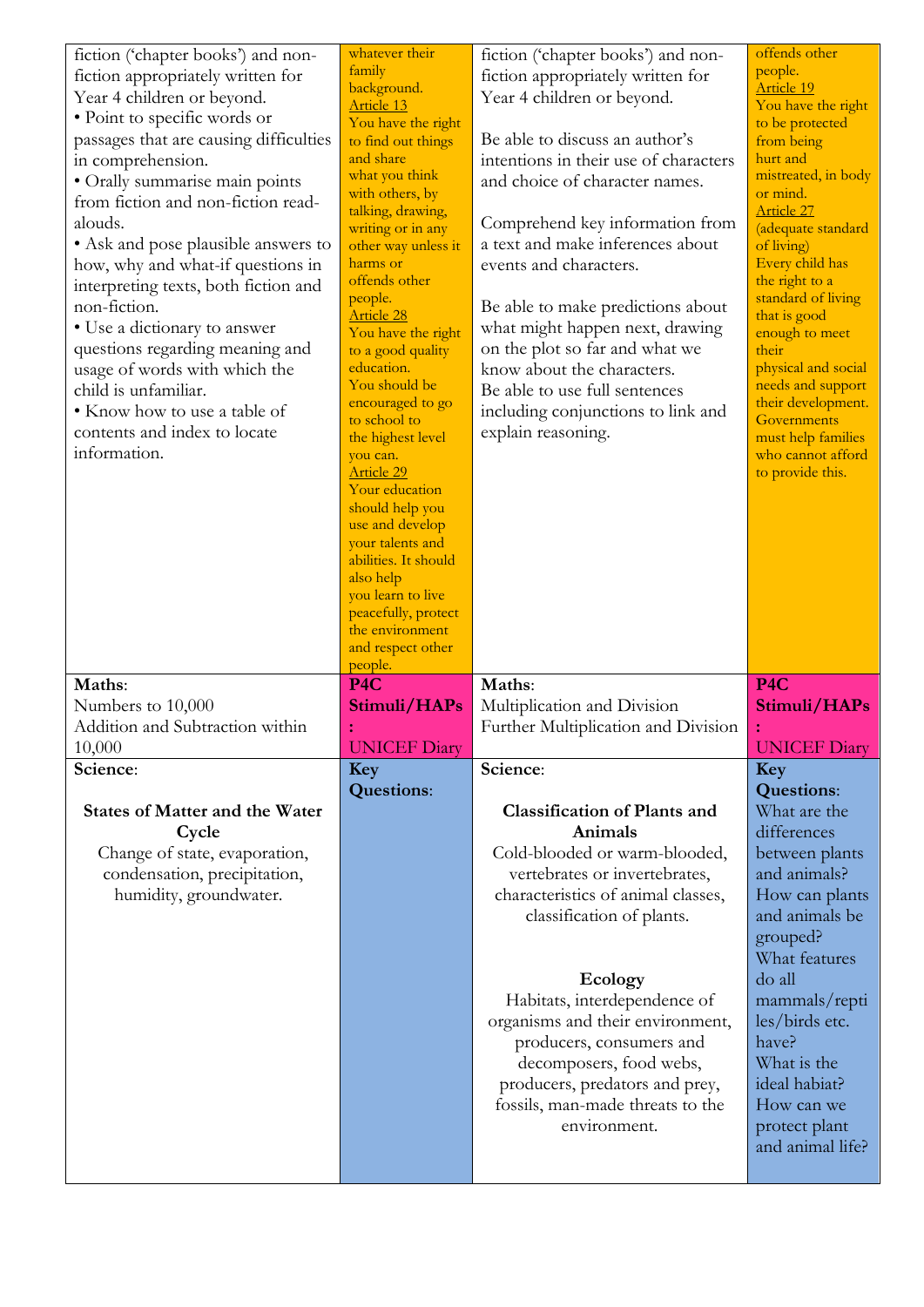| Geography:                               | Community/     | Mediterranean Europe                     | Community/    |
|------------------------------------------|----------------|------------------------------------------|---------------|
| Spatial Sense                            | International  | 1. Key Places in Europe                  | International |
| Spatial Sense 1. Globes and the          | Involvement:   | 2. Climate of Mediterranean              | Involvement:  |
| Tropics 2. Scale 3. Grid References      |                | Europe                                   |               |
| 4. Our Local Area 5. Our Local           | Understanding  | 3. Food and Farming                      | Assembly.     |
| Area - Changes over Time                 | of community   | 4. Landscape                             |               |
|                                          | and associated | 5. Settlements                           |               |
|                                          | people and     |                                          |               |
| <b>History:</b>                          | places.        | <b>History:</b>                          |               |
|                                          |                |                                          |               |
|                                          |                |                                          |               |
| The Stuarts 1. James I and the Union     |                | The Stuarts 1. James I and the Union     |               |
| of the Crown 2. The Gunpowder Plot       |                | of the Crown 2. The Gunpowder Plot       |               |
| 3. Charles I 4. The English Civil War 5. |                | 3. Charles I 4. The English Civil War 5. |               |
| <b>Oliver Cromwell and the</b>           |                | <b>Oliver Cromwell and the</b>           |               |
| Commonwealth 6. The Restoration          |                | Commonwealth 6. The Restoration          |               |
| of Charles II                            |                | of Charles II                            |               |
| Art/Design:                              |                | Art/Design:                              |               |
|                                          |                |                                          |               |
| Design                                   |                | Light                                    |               |
| Artists: Matisse, Munch,                 |                | Artists: Caravaggio,                     |               |
| Kauffman                                 |                | Vermeer, Goncharova, Begum               |               |
| Concepts: Meaning of design in art,      |                | Concepts: light shows form, using        |               |
| the elements of art, composition,        |                | tone to show form and drama,             |               |
| cut-outs, expressionism, colour and      |                | chiaroscuro, ground and                  |               |
| line to create emotion,                  |                | underpainting, using/showing light       |               |
| complementary colours                    |                | in different ways                        |               |
| Skills: Arranging a composition,         |                | Skills: Observational drawing,           |               |
| using lines to show expression,          |                | continuous line drawing, using           |               |
| painting with watercolour                |                | chalk and charcoal for tone, using       |               |
| <b>DRAWING</b>                           |                | acrylic paint for tone, painting a       |               |
| <b>PAINTING</b>                          |                | ground, underpainting mixing tints       |               |
|                                          |                | and shades in acrylic                    |               |
| Exploring the colour wheel to            |                | <b>DRAWING</b>                           |               |
| illustrate the primary and secondary     |                | <b>PAINTING</b>                          |               |
| colours.                                 |                |                                          |               |
|                                          |                |                                          |               |
| Using a range of elements of art to      |                |                                          |               |
| include line, shape, form, space,        |                |                                          |               |
| light, texture, and colour.              |                |                                          |               |
|                                          |                |                                          |               |
| Focus on Henri Matisse and               |                |                                          |               |
| 'drawing with scissors'. Using           |                |                                          |               |
| scissorts to cut our paper figures       |                |                                          |               |
| and gluing thm onto backgrounds          |                |                                          |               |
| in a similar style.                      |                |                                          |               |
| R.E:                                     |                | R.E:                                     |               |
| How did Jesus change lives?              |                | How did the church begin?                |               |
|                                          |                |                                          |               |
|                                          |                | Christmas                                |               |